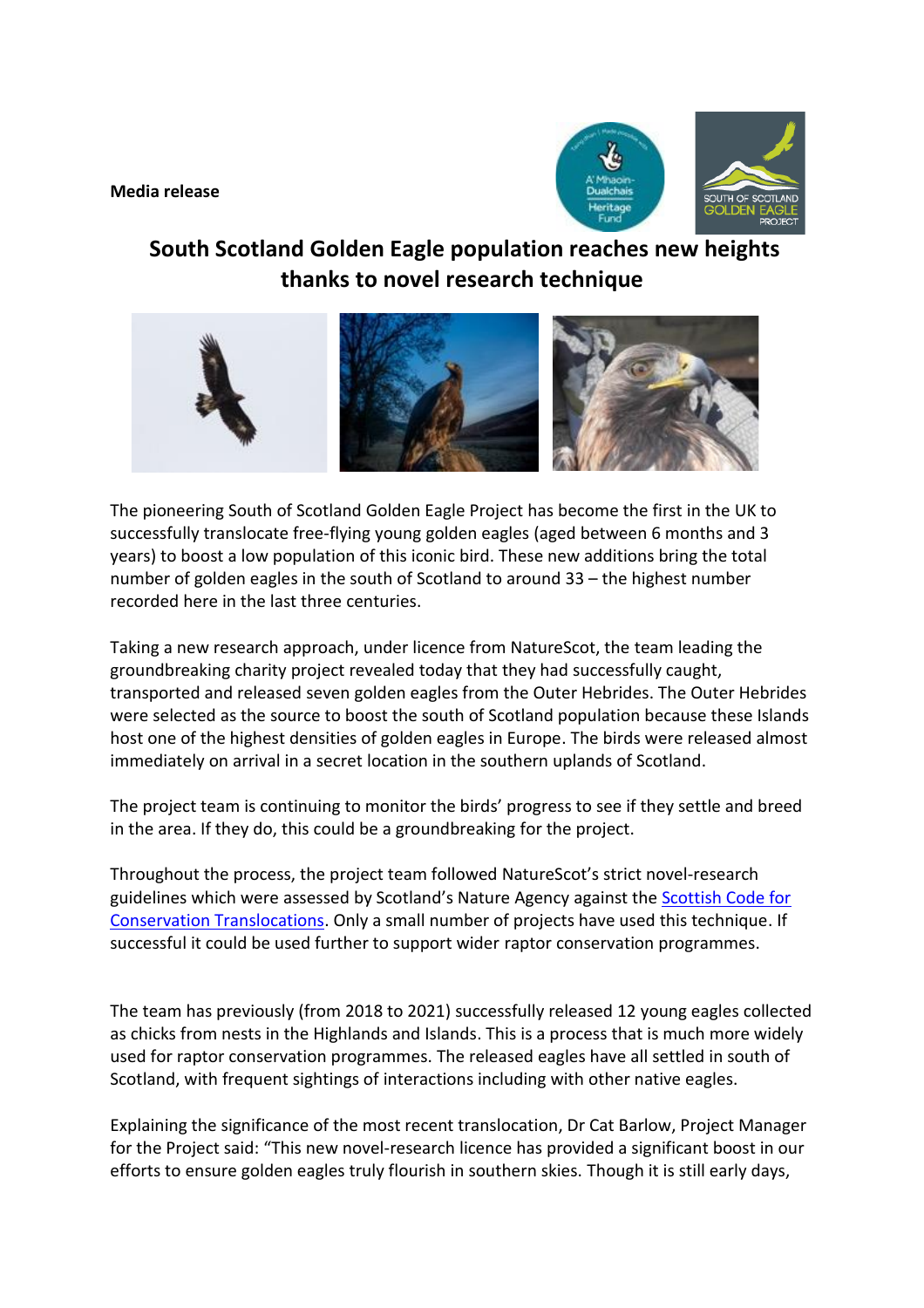this is the first in the UK to trial this approach as part of raptor reinforcement. This could be a groundbreaking technique for the global conservation management of golden eagles and other raptors. We will continue to monitor these birds to see if they settle, thrive and breed in the south of Scotland, which will be the real measure of success.

"Our work has only been possible due to the support of National Lottery Heritage Fund, our project staff and partners, NatureScot licensing team, raptor specialists, Advisory Panel members, estates, CalMac Ferries and of course the community in the south of Scotland. We're incredibly grateful to them all."

Scotland's Environment Minister Mairi McAllan MSP added: "The success of this project can be traced back to 2007 - golden eagles faced extinction from southern Scotland for a number of different reasons and the Scottish Government made a commitment to achieve positive change.

"Thanks to the close partnership working between conservationists and land managers in the south of Scotland, the financial support from sponsors and the world-leading techniques employed by the project, there are now more golden eagles in southern Scotland than there has been for hundreds of years, with birds even being seen in northern England.

"Scotland was one of the first countries to recognise the twin crises of nature loss and climate change, and this project shows what we can achieve with determined efforts to restore our lost biodiversity."

Francesca Osowska, NatureScot's Chief Executive, said: "This ground-breaking project has accomplished so much over just a few years, bringing a viable population of golden eagles back to south Scotland and inspiring other similar initiatives around the world. Particularly during the twin crises of climate emergency and biodiversity loss, it's wonderful to see a success like this.

"Golden eagles are a vital part of Scotland's wildlife, and we're passionate about returning them to places where they used to thrive. This is brilliant partnership working, and a great support for the local green economy."

In the past, the Project has focused on collecting much younger chicks (aged 6 to 8 weeks) directly from nest sites with twins, but the team has struggled to source a sufficient number of birds, particularly when Covid-19 restrictions were in place. After thorough research and consultation over welfare and ecological issues with an expert Scientific Advisory Panel, the Project identified a new research-based approach involving catching and moving free-flying young golden eagles from a naturally densely populated area. At every stage, the welfare of the birds has been paramount.

An experienced team of expert raptor ecologists, Dave Anderson and Robin Reid, and Scottish Raptor Study Group member Graeme Anderson carefully caught the young (subadult) birds at bait sites in the Outer Hebrides. The team was careful not to select adult or breeding birds, and aged the birds based on their plumages. Five females and two males were housed in specially designed travel boxes and quickly transported by road and sea to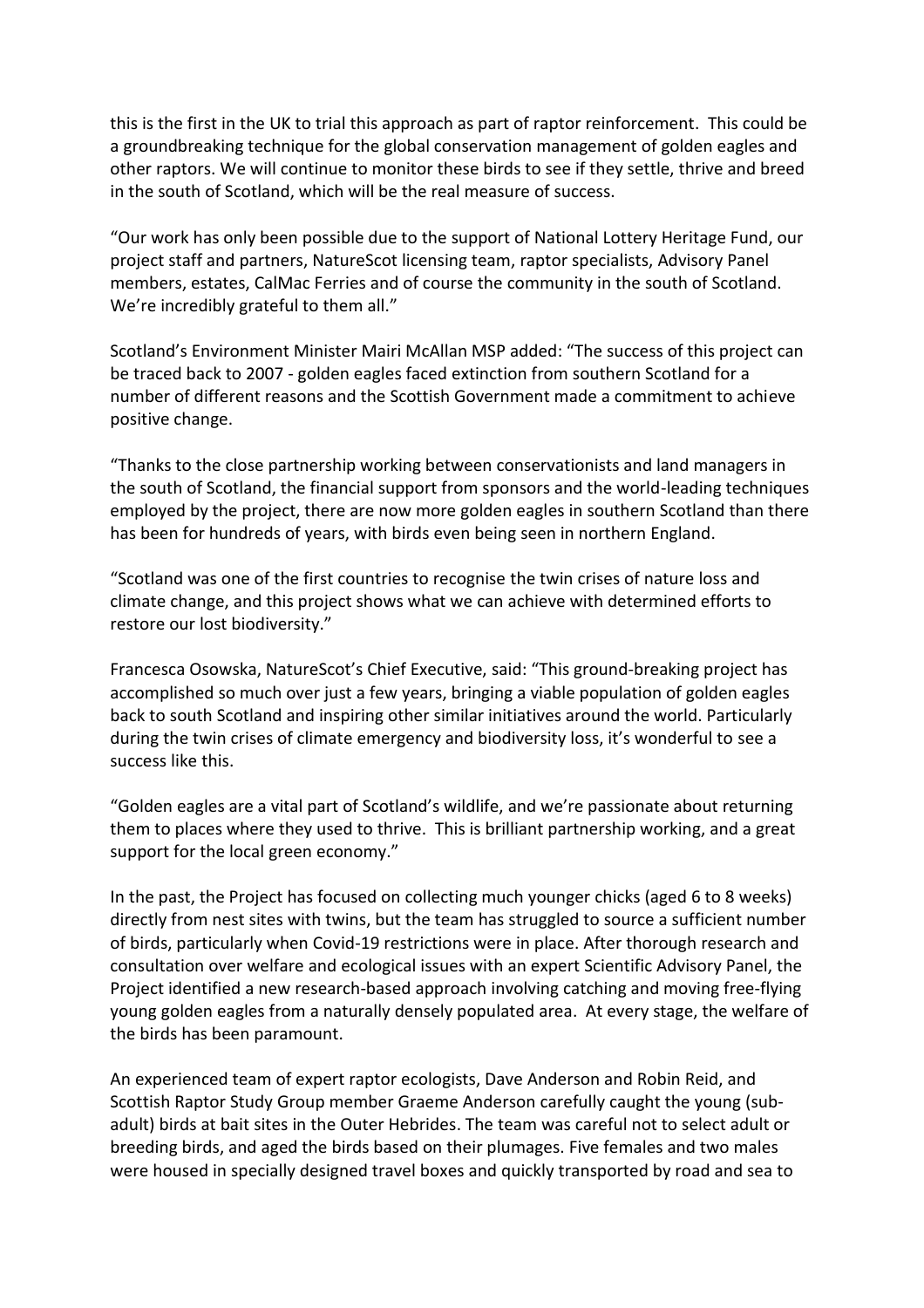the south of Scotland. The birds were satellite tagged by licensed individuals and swiftly released.

Caroline Clark, Director for Scotland, The National Lottery Heritage Fund, who have provided key funding for this work, said: "This translocation of seven eagle subadults is fantastic news for the biodiversity of the South of Scotland, and for the world as a whole. It is great to see the partnership successfully working, and the way communities across the South of Scotland have embraced and supported the new arrivals.

"Thanks to National Lottery players, the £1.5m funding we have provided to the South of Scotland Golden Eagle Project means they can play their part in protecting Scotland's outstanding wildlife and landscapes."

The seven new arrivals have been named by a range of individuals, school children and organisations. Sir E Scott School on Harris in the Outer Hebrides, where the eagles came from, named their eagle *Rowan* - the project is forging links between the school and Sciennes Primary School in Edinburgh.

Project partners RSPB Scotland, Scottish Land & Estates, Scottish Forestry, NatureScot and the Southern Uplands Partnership, had worked on the project together for more than 11 years before releasing the first eagle chicks in 2018. Funded by The National Lottery Heritage Fund, project partners and the Scottish Government, the initiative is a key project under '*Scotland's Biodiversity. A Route Map to 2020',* supporting the Government's *'2020 Challenge for Scotland's Biodiversity'.*

For the latest project and festival news, or to donate to the charity initiative, visit: [www.goldeneaglessouthofscotland.co.uk](http://www.goldeneaglessouthofscotland.co.uk/) **Ends**

## **Notes to Editors**

## **About the South of Scotland Golden Eagles Project**

- Before the project began, there was only between two and four pairs of golden eagles across Dumfries and Galloway and the Scottish Borders, however a supporting study by NatureScot shows that the local habitat is suitable for up to 16 pairs.
- Since 2018, the South of Scotland Golden Eagle Project has successfully translocated:
	- o 12 golden eagles juveniles collected at around 6- 8 weeks of age from the Scottish Highlands to the south of Scotland.
	- o 7 sub adult golden eagles (aged between 6 months and 3 years)
- The first 12 birds have settled into their new habitats and are fending for themselves.
- Covid-19 restrictions prevented the charity from translocating eagle chicks in 2020.
- During the first Covid-19 lockdown in 2020, Beaky was the first of the project's eagles to venture south of the border and visit the North Pennines area, where there have been no breeding pairs of eagles for many years. She was also later seen demonstrating potential courtship behaviour with Skan, one of the male eagles translocated to the area by the project.
- The project has identified that the best way of enhancing this fragmented and vulnerable population of golden eagles is through increasing the supply of young eagles, which will eventually recruit into the breeding population.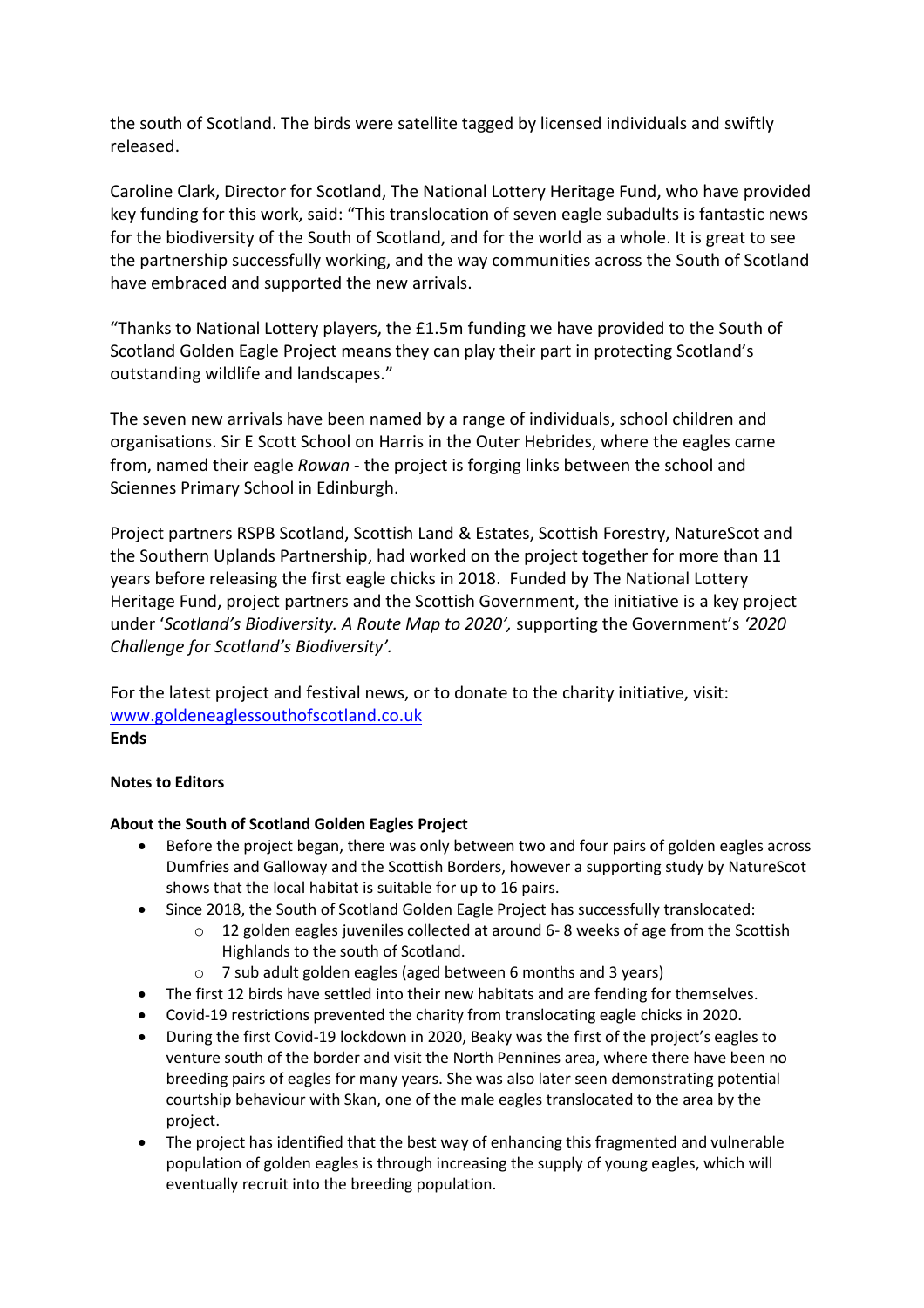- Recent satellite tagging work of golden eagles in Scotland has shown that the south of Scotland golden eagle population is greatly isolated from larger populations of this species from the Highlands.
- For the next two to -three years, the Project will continue to translocate juvenile and subadult golden eagles under the conditions of the novel research licence.
- For the first translocations, the project team:
	- $\circ$  used tried and tested methods for rear and release of the young golden eagles derived from previous white-tailed eagle and red kite reintroduction projects, and through the cooperation of raptor experts and estates.
	- $\circ$  collected single eagle chicks from broods of young in the Highlands and raised and released them in an undisclosed location in the southern uplands.
	- $\circ$  focussed on ensuring former and potential nesting sites are re-occupied; to identify any additional habitat management measures that will bring further improvements in food supplies in these areas; and wider work with local communities, schools, and enterprises to bring much wider benefits.
- Each released golden eagle is satellite tagged by licensed individuals to ensure the project team builds up as much information as they can on the ranging behaviour, survival, and health of the birds.
- Project staff work a variety of expert advisers, including specialists from the Edinburgh University Dick Vet School, and from Ireland and Spain who have been heavily involved in successful raptor reintroduction programmes.
- In 2019, the project revealed that over 10,000 volunteers and special project participants of all ages (aged 4 to 92) have taken the golden eagles under their wings, as they've supported the project through a wide range of tasks and initiatives.
- In September 2021, the project worked with Visit Moffat to host the UK's first ever golden eagle festival to celebrate the town of Moffat becoming the country's first official Eagle Town. The programme included a keynote speech from Gordon Buchanan.
- In May 2021, the project opened the UK mainland's first ever golden eagle information point. Designed by award-winning exhibition designers Studioarc, in partnership with the project team, the new Eyrie: Eagle Information Point is located in the new Waterwheel Tearoom in Philiphaugh Estate, near Selkirk.
- Those who have participated in the initiative to date come from a range of backgrounds and organisations, including: the UK's first ever Golden Eagle Scout Champions at the Scottish Borders Scouts; over 360 pupils from primary schools across the south of Scotland and one in the Scottish Highlands; Borders College; the Scottish Raptor Study Group; Kielder Bird of Prey Centre; HMP Dumfries; and local businesses like Wild Tree Adventures.
- The South of Scotland Golden Eagle Project is:
	- o supported by Scottish Land & Estates, RSPB Scotland, Scottish Forestry, NatureScot, and The Southern Uplands Partnership.
	- o funded by:
		- **EL.5 million from The National Lottery through the Heritage Lottery Fund;**
		- the Scottish Government; and
		- Scottish Power Renewables.
	- o licenced to undertake the work by NatureScot (formerly Scottish Natural Heritage).
- The project also previously received more than £150,000 match funding from the Scottish Government and the European Union – LEADER 2014-2020 programme.
- The Project's Scientific Advisory Panel provides the project with expert scientific, veterinary and technical advice (particularly to ensure eagle health and welfare). Members also advise on wider specific scientific and land management/land use issues. Members include:
	- o Dr Neil Anderson (Chair), The Royal (Dick) School of Veterinary Studies, University of Edinburgh